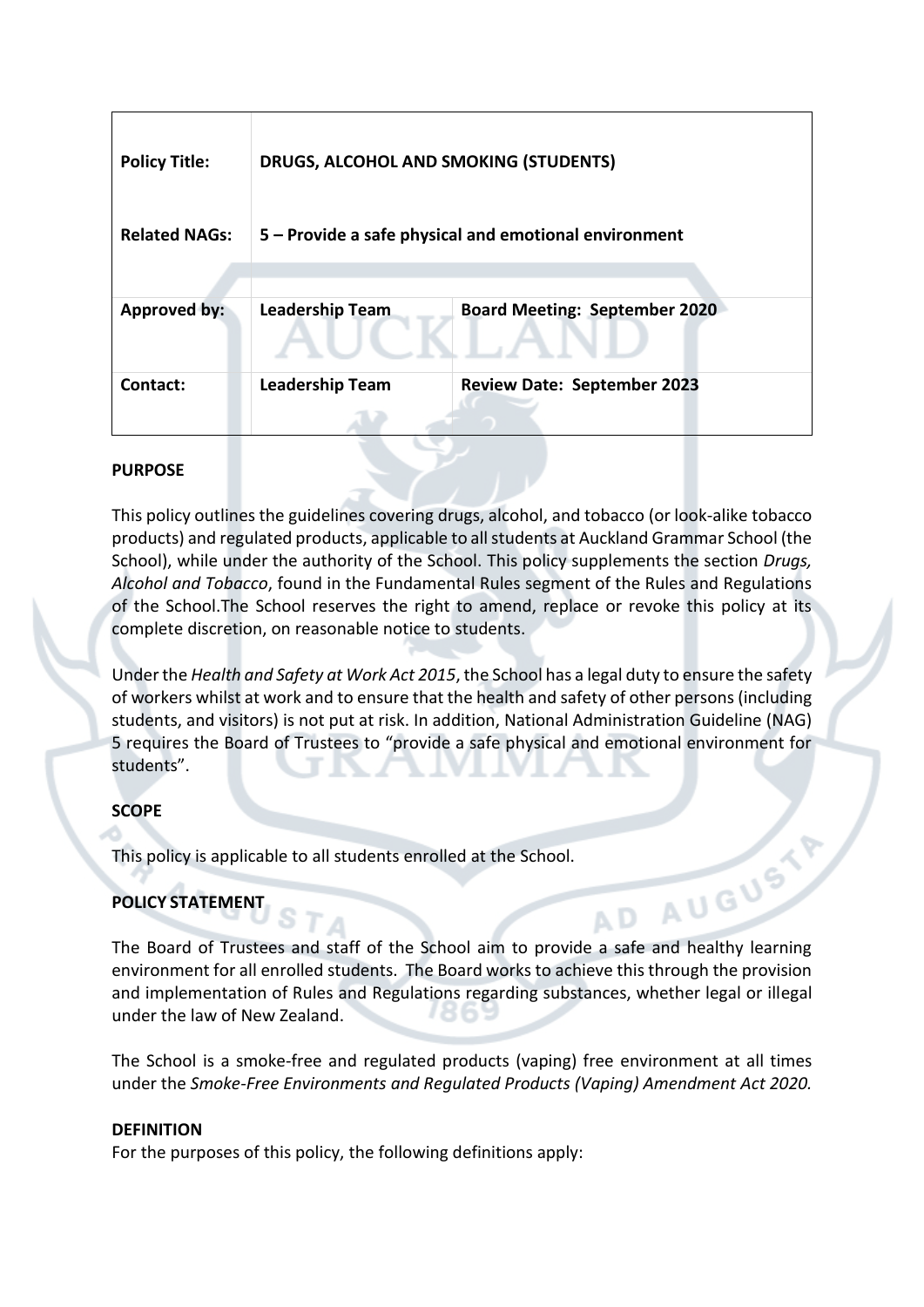## **Alcohol**

"Alcohol" includes any substance or beverage that contains ethyl alcohol including but not limited to beer, wine, pre-mix drinks and other spirits.

#### **Drugs**

"Drugs" include substances which are illicit, restricted, covered by the *Psychoactive Substances Act 2013*, and some substances which are currently legal, but which have the potential to cause impairment. These include, but are not limited to, cannabis and hashish, opiates (such as heroin and morphine) cocaine, amphetamine type substances (speed, "P", ecstasy and party pills containing benzylpiperazine), synthetic THC, cathinone derivatives. The term also includes misuse of some prescription drugs (e.g. tranquillisers, sedatives, oxycodone, tramadol, zopiclone and anabolic steroids), other currently legal party pills and herbal highs (regardless of their legal status), and all drug-related paraphernalia.

#### **Paraphernalia**

"Paraphernalia" means any equipment, product, accessory, or material that is modified or used for making, using, or concealing drugs, tobacco or alcohol, including (but not limited to), for example, vaping equipment, e-cigarettes, pipes and bongs.

#### **Tobacco and Regulated Products**

"Tobacco and Regulated Products" include, but are not limited to, cigarettes, vapes and ecigarettes.

#### **Substances**

"Substances" include :

- a) Drugs;
- b) Alcohol; and
- c) Tobacco and Regulated Products

A disciplinary committee of the Board of Trustees is authorised, in its sole discretion, to determine, in any particular case before it, whether an item is considered a Drug, Alcohol, a Tobacco Product, or Paraphernalia, and whether such item is therefore prohibited under this policy.

#### **FUNDAMENTAL RULES - DRUGS, ALCOHOL AND TOBACCO & REGULATED PRODUCTS**

#### Students are **under the authority of the School** while:

- a) present at School during an official school day;
- b) representing the School at any time whether it be in sport, cultural pursuits or any other activity;
- c) attending any School-related event, social function or activity identifiable as a student of the School;
- d) on a School trip, whether or not a parent or guardian is also present;
- e) on the way to and from School;
- f) at any time they are wearing School uniform; and
- g) identifiable as a student of Auckland Grammar School (including, but not limited to in an on-line environment).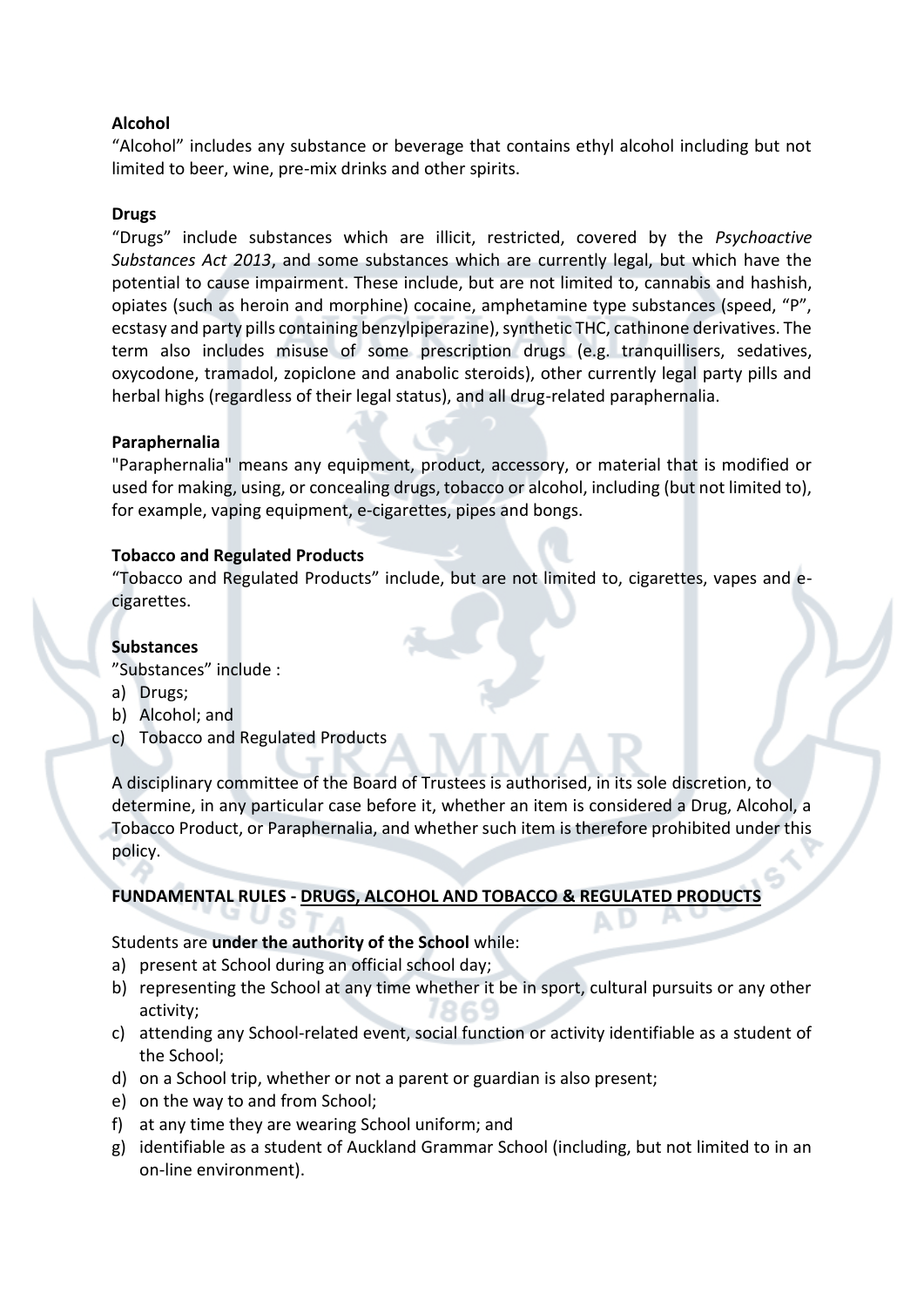#### **DRUGS**

The Board of Trustees prohibits any student from:

1. consuming, selling, purchasing, supplying, being in possession of, or being under the influence of, Drugs, whether or not lawful under the law of New Zealand, while on the School's property or under the authority of the School.

#### **ALCOHOL**

The Board of Trustees prohibits any student from:

- 1. consuming, selling, purchasing, serving, supplying, being in possession of, or being under the influence of, Alcohol, whether or not lawful under the law of New Zealand, while on the School's property or under the authority of the School.
- 2. Entering licensed premises while under the authority of the School.

## **TOBACCO AND REGULATED PRODUCTS**

The Board of Trustees prohibits any student from:

1. consuming, selling, purchasing, supplying, being in possession of or being under the influence of Tobacco (or look-alike tobacco products) and Regulated Products, whether or not lawful under the law of New Zealand, while on the School's property or under the authority of the School.

## **PARAPHERNALIA**

The Board of Trustees prohibits any student from:

1. being in possession of or using Paraphernalia while under the authority of the School.

## **RESPONSIBILITIES**

Students are responsible for:

- adhering to this policy and the School Rules pertaining to Substances;
- removing themselves from the presence of others who are using Substances in breach of this policy;
- co-operating with, and assisting with, the School's enforcement of this policy.

The Headmaster is responsible for:

• communicating and applying the School Rules.

The Board of Trustees is responsible for:

- convening a disciplinary committee to hear cases relating to potential breach/es of this policy referred to it by the Headmaster;
- displaying 'no smoking or vaping' notices on all School-owned properties.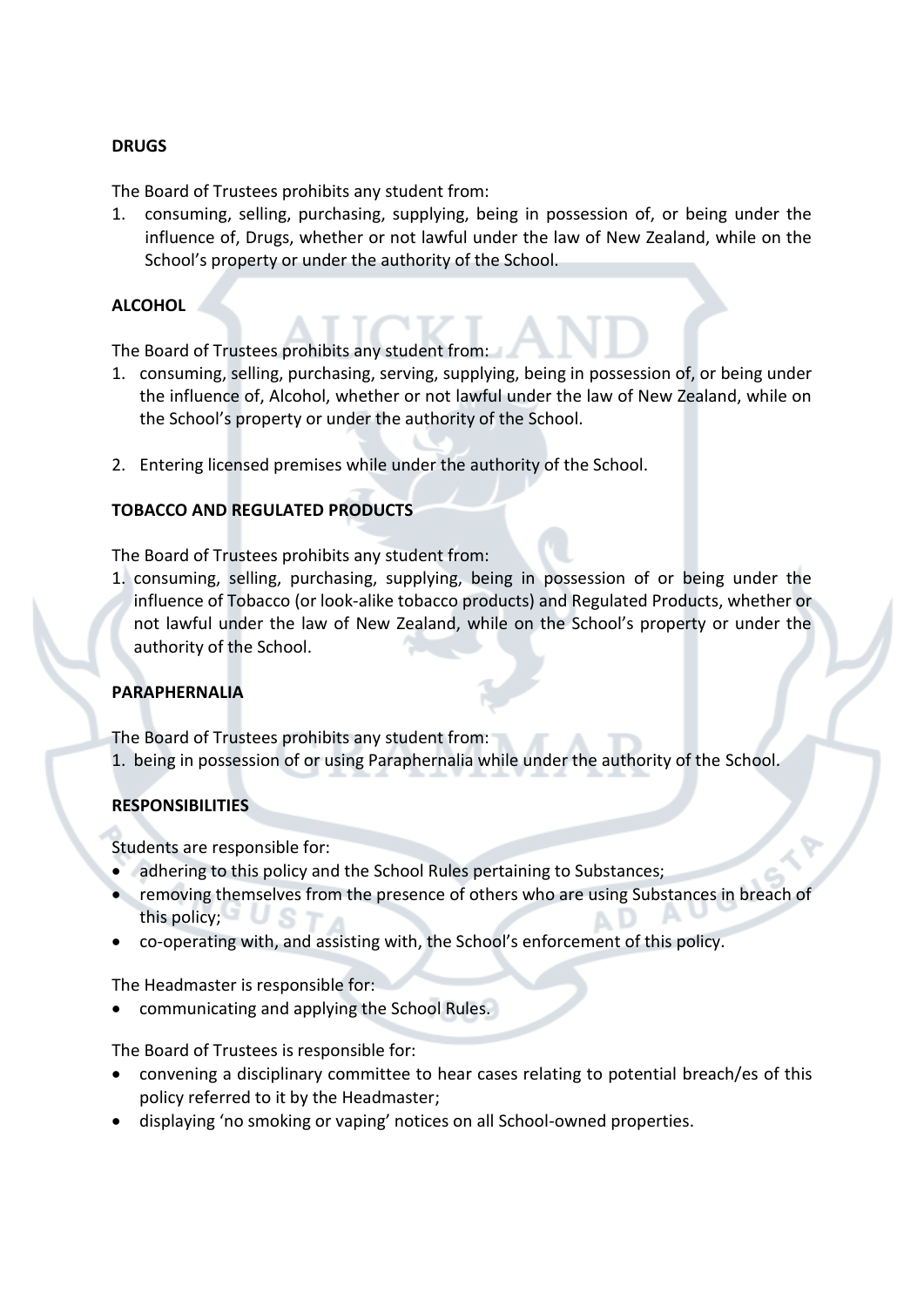### **BREACH/ES OF THIS POLICY**

### **Grounds for finding a breach of this policy**

A student may be found by the School to have breached this policy as a result of any or all of the following:

- An interview with the student and/or his or her parents or guardians;
- Substances or Paraphernalia for such, being found in the possession of the student or in his or her locker or belongings;
- Information supplied about a student by teachers, other students, parents or others with knowledge of the student;
- The student being found in the presence of others using drugs, alcohol, tobacco and regulated products, e-cigarettes or paraphernalia for such.

The School may, in its discretion, treat information supplied about a student's use, possession or supply of Substances or Paraphernalia as confidential. Where information about a student's use, possession or supply of Substances or Paraphernalia is supplied by another student, the identity of that student may be kept confidential by the School.

## **Consequences of breach of policy**

Where a student is found by the School to be in breach of this policy:

- The student's parents or guardians will be contacted.
- Any breach of this policy may lead to disciplinary action up to and including the exclusion or expulsion of the student, in accordance with the School's disciplinary policy in *accordance with the Ministry of Education Guidelines for Stand Downs, Suspensions, Exclusions and Expulsion*
- [include if applicable: The School may require a student to take part in a rehabilitative programme, the content of which will be determined by the School, the student and the student's parents or guardians.]
- The School may contact the Police, if it considers this to be necessary.

## **Support Available to students**

Students who wish to request assistance with substance use issues may speak confidentially to a counsellor about the available school and external resources available to them.

Students who wish to access support to address Substance use may take part in a rehabilitative programme, the content of which will be agreed between the student, the School and potentially the student's parents or guardians. P. L

Such programme may include:

- An assessment of the student's Substance use issues by an appropriate professional;
- Attendance at counselling and at other courses or programmes designed to address Substance use.

Where a counsellor has been consulted by a student regarding substance use issues, that consultation will be kept confidential unless the Student Services team forms the view that it is necessary to disclose information regarding the student because there is a serious danger in the immediate or foreseeable future to the student or another individual (including to the health or safety of the student or another individual).